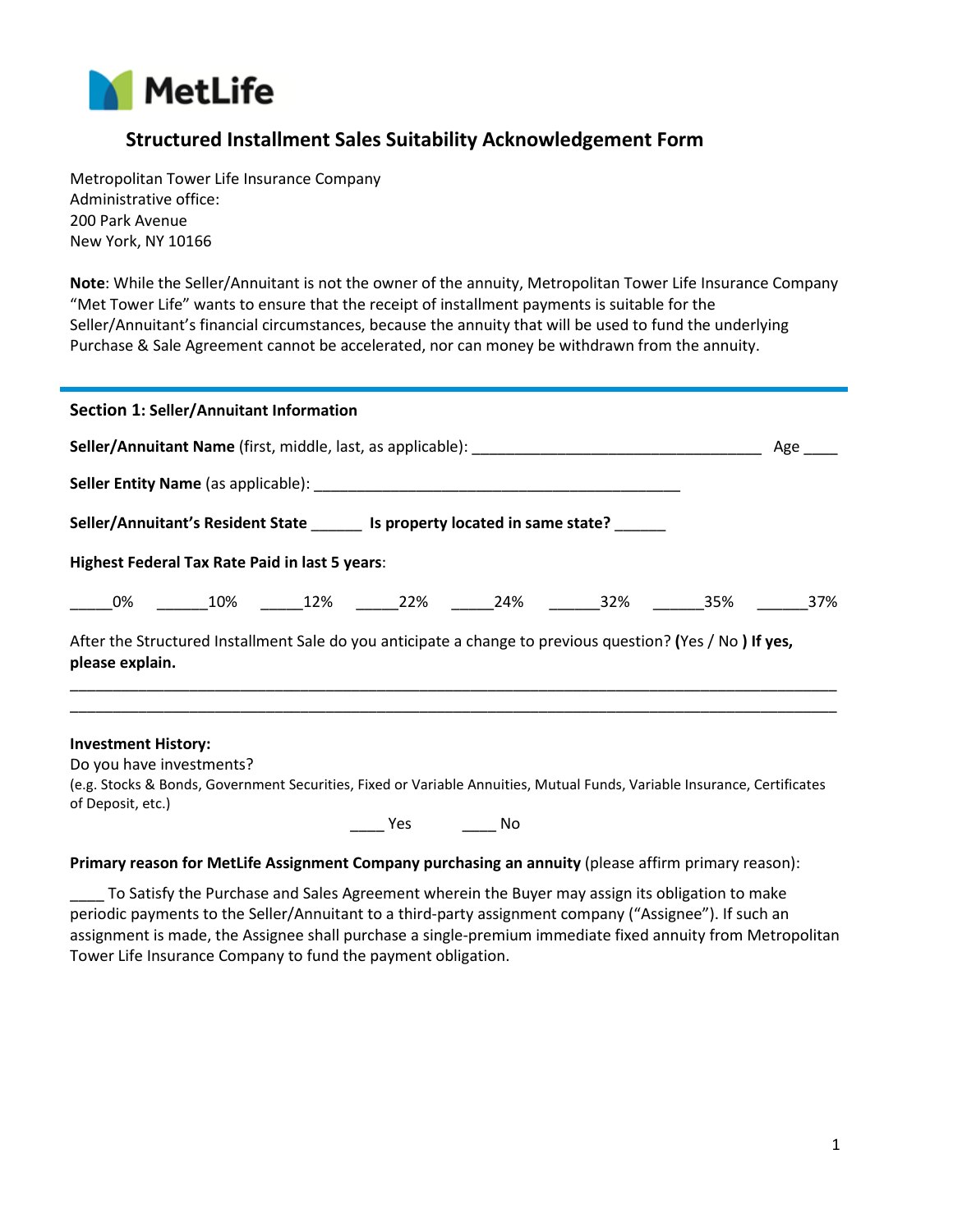

# **Rationale:**

Broker must provide the basis for the recommendation of the Structured Installment Sale, explaining how this arrangement will result in a positive financial benefit for the Seller/Annuitant over the term of the annuity. The response below should explain the considerations assessed regarding the potential disadvantages of using an annuity to fund the payment obligations under the Purchase and Sales Agreement: (if necessary please use additional pages to explain)

\_\_\_\_\_\_\_\_\_\_\_\_\_\_\_\_\_\_\_\_\_\_\_\_\_\_\_\_\_\_\_\_\_\_\_\_\_\_\_\_\_\_\_\_\_\_\_\_\_\_\_\_\_\_\_\_\_\_\_\_\_\_\_\_\_\_\_\_\_\_\_\_\_\_\_\_\_\_\_\_\_\_\_\_\_\_\_

\_\_\_\_\_\_\_\_\_\_\_\_\_\_\_\_\_\_\_\_\_\_\_\_\_\_\_\_\_\_\_\_\_\_\_\_\_\_\_\_\_\_\_\_\_\_\_\_\_\_\_\_\_\_\_\_\_\_\_\_\_\_\_\_\_\_\_\_\_\_\_\_\_\_\_\_\_\_\_\_\_\_\_\_\_\_\_

# **Suitability Acknowledgement Form**

# **Section 2:**

# **Seller/Annuitant Financial Information** *After Structured Installment Sale*

### **Source(s) of Monthly Income**

(e.g. salary/wages, interest income, pension/IRA payments, trust income, social security, dividends, annuities, etc.)

\_\_\_\_\_\_\_\_\_\_\_\_\_\_\_\_\_\_\_\_\_\_\_\_\_\_\_\_\_\_\_\_\_\_\_\_\_\_\_\_\_\_\_\_\_\_\_\_\_\_\_\_\_\_\_\_\_\_\_\_\_\_\_\_\_\_\_\_\_\_\_\_\_\_\_\_\_\_\_\_\_\_\_\_\_\_\_\_\_

### **Monthly Income**

After-tax household income (include proposed monthly annuity payment)

#### **Monthly Liabilities**

Include household expenses (food, shelter, utilities, etc.) and debts/loans (long-term (e.g. mortgage) and shortterm (e.g. credit cards))

#### **Liquid Assets**

After completion of the Structured Installment Sale (include upfront cash from the sale)

### **Section 3: Important Considerations**

| Have you been advised that the property under the Purchase and Sales Agreement qualifies for the                                                                                                                                                         |     |            |     |  |
|----------------------------------------------------------------------------------------------------------------------------------------------------------------------------------------------------------------------------------------------------------|-----|------------|-----|--|
| Installment Sale method under IRC 453?                                                                                                                                                                                                                   |     | <b>Yes</b> | No. |  |
| After committing to this Structured Installment Sale, do you believe you have enough remaining liquid assets<br>and other sources of income to cover any emergencies or contingencies, such as sudden health care needs or<br>increased living expenses? | Yes | - No       |     |  |
| Do you anticipate any adverse change in assets, living expenses, medical expenses, and/or income during the<br>term of the annuity payments?                                                                                                             | Yes | - No       |     |  |
| If yes, please explain:                                                                                                                                                                                                                                  |     |            |     |  |

 $\mathsf{S}$ 

 $\sharp$ 

\$ \_\_\_\_\_\_\_\_\_\_\_\_\_\_\_\_\_\_\_\_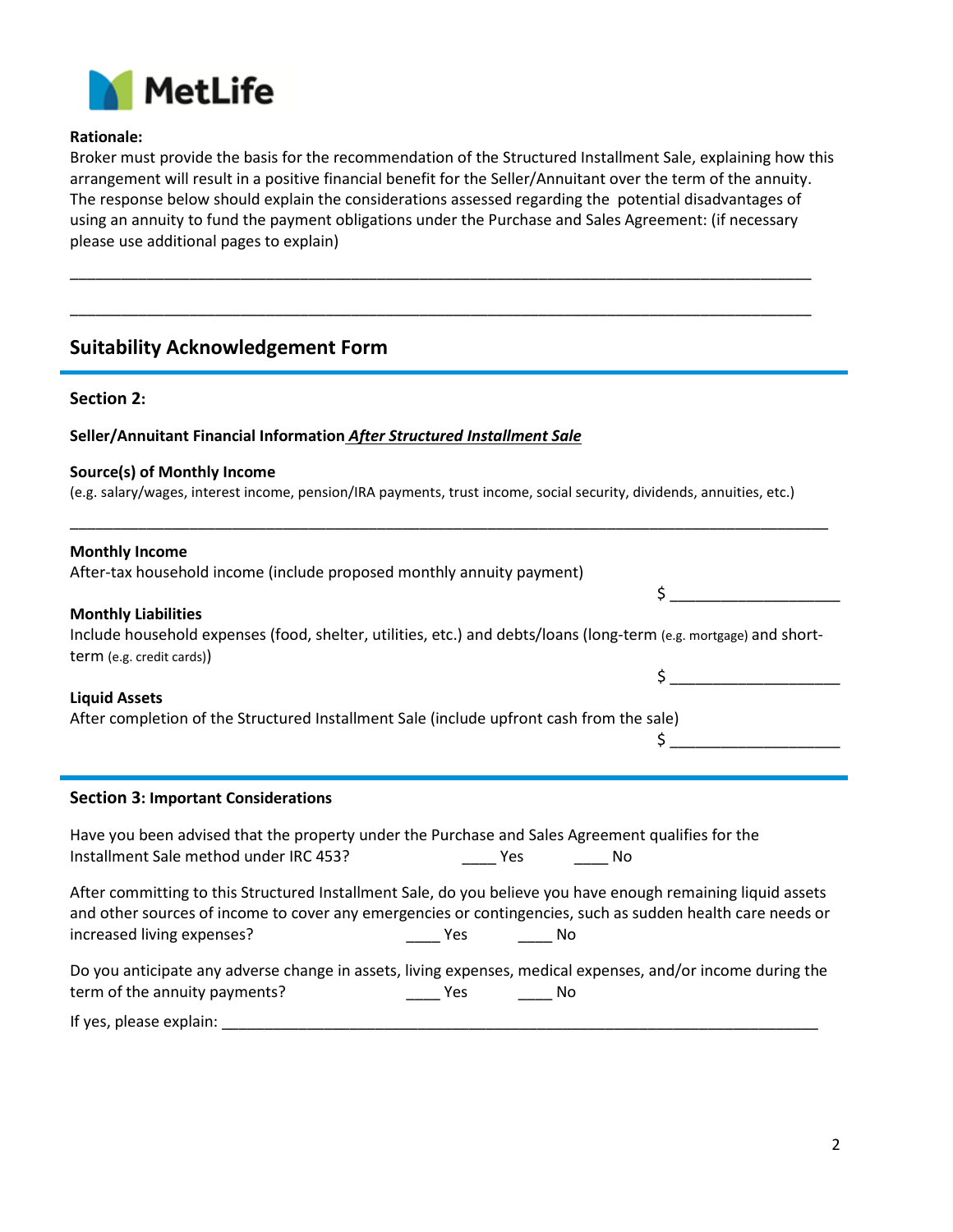

# **Section 4: Property Information**

Description of the property being sold:

| Date property acquired by Seller/Annuitant:         |  |
|-----------------------------------------------------|--|
| Date property sold or disposed by Seller/Annuitant: |  |
| Gross Proceeds:                                     |  |

\_\_\_\_\_\_\_\_\_\_\_\_\_\_\_\_\_\_\_\_\_\_\_\_\_\_\_\_\_\_\_\_\_\_\_\_\_\_\_\_\_\_\_\_\_\_\_\_\_\_\_\_\_\_\_\_\_\_\_\_\_\_\_\_\_\_\_\_\_\_\_\_\_\_\_\_\_\_\_\_\_\_\_\_\_\_\_\_\_\_

# **Suitability Acknowledgement Form**

# **Section 5: Acknowledgements**

I understand that I should contact my tax professional or attorney for any tax or legal advice.

DO NOT SIGN THIS FORM IF ANY ITEM IS LEFT BLANK. PLEASE CAREFULLY REVIEW THE FORM AND SIGN ATTESTING THAT THE INFORMATION IS TRUE AND CORRECT TO THE BEST OF YOUR KNOWLEDGE.

\_\_\_\_\_\_\_\_\_\_\_\_\_\_\_\_\_\_\_\_\_\_\_\_\_\_\_\_\_\_\_\_\_\_\_\_\_\_\_\_\_\_\_\_\_\_\_\_\_\_\_\_\_\_\_\_\_\_\_\_\_\_\_\_\_\_ \_\_\_\_\_\_\_\_\_\_\_\_\_\_\_\_

| Seller/Annuitant Signature | Date |
|----------------------------|------|
|----------------------------|------|

**Section 6: Broker's Statement**

**I believe the purchase of this annuity contract is suitable after carefully reviewing the suitability information provided to me by the Seller/Annuitant. I have reasonably informed the Seller/Annuitant of all important features of the annuity.** 

**To the best of my knowledge, the questions on this form have been answered truthfully and I have complied with Met Tower Life's suitability requirements consistent with my contractual obligations.** 

\_\_\_\_\_\_\_\_\_\_\_\_\_\_\_\_\_\_\_\_\_\_\_\_\_\_\_\_\_\_\_\_\_\_\_\_\_\_\_\_\_\_\_\_\_\_\_\_\_\_\_\_\_\_\_\_\_\_\_\_\_\_\_\_\_\_

\_\_\_\_\_\_\_\_\_\_\_\_\_\_\_\_\_\_\_\_\_\_\_\_\_\_\_\_\_\_\_\_\_\_\_\_\_\_\_\_\_\_\_\_\_\_\_\_\_\_\_\_\_\_\_\_\_\_\_\_\_\_\_\_\_\_ \_\_\_\_\_\_\_\_\_\_\_\_\_\_\_\_

Broker Signature Date Communications and the Date Date Date Date Date Date

Broker Printed Name and Producer Number